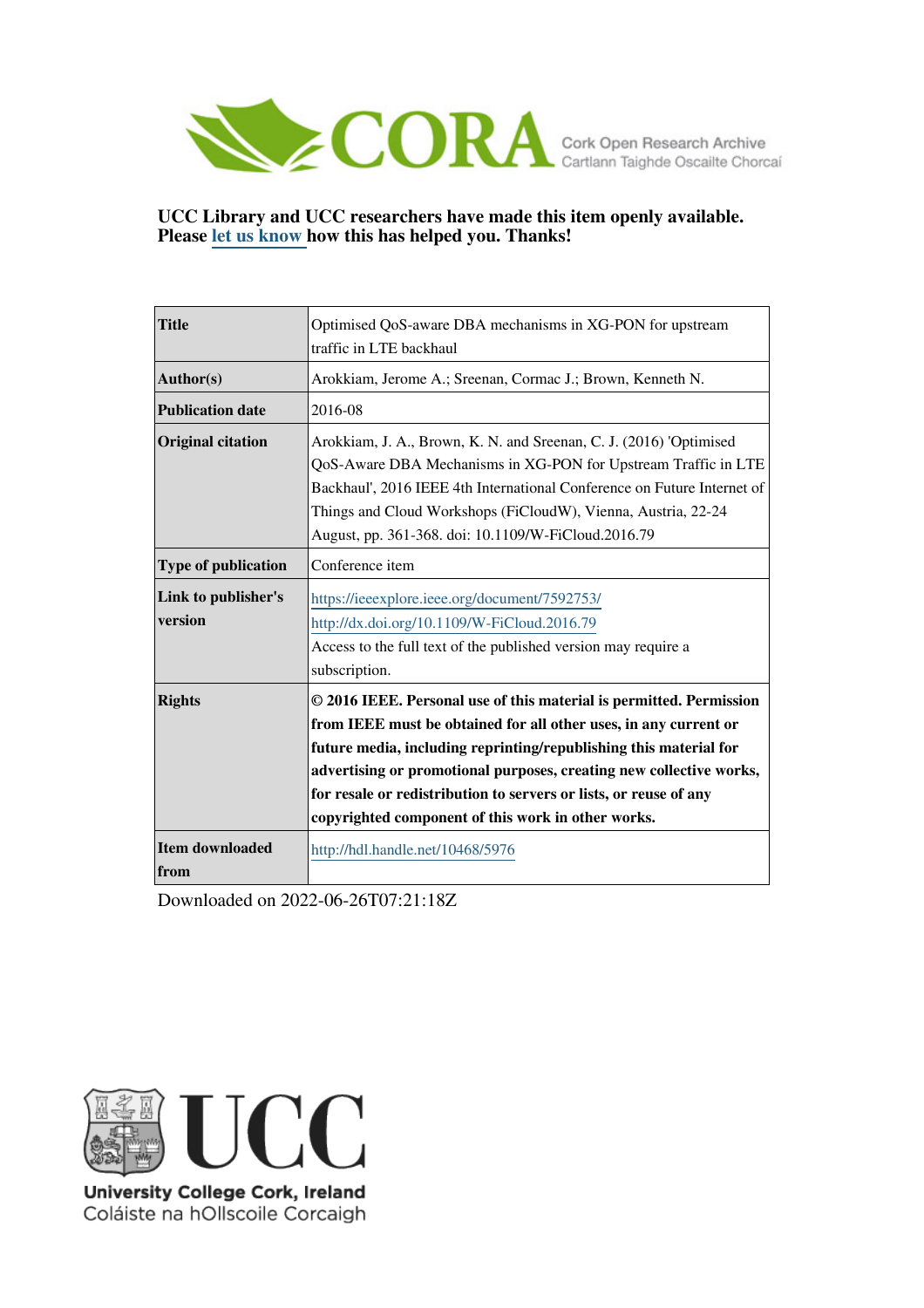# Optimised QoS-aware DBA mechanisms in XG-PON for upstream traffic in LTE Backhaul

Jerome A. Arokkiam, Kenneth N. Brown and Cormac J. Sreenan CTVR, Department of Computer Science, University College Cork, Ireland emails: jerome.arokkiam@insight-centre.org, {k.brown, cjs} @cs.ucc.ie

*Abstract*—Passive Optical Networks (PON) are viewed as an attractive choice to provide flexible and cost-efficient backhaul for Long Term Evolution (LTE) cellular base stations (eNB). PONs, such as the 10-Gigabit capable PON (XG-PON), use a Dynamic Bandwidth Allocation (DBA) mechanism to multiplex the shared upstream medium between competing sending nodes. Due to the complex definitions of QoS for DBA in XG-PON, it is a challenge for the XG-PON to respect the Quality of Service (QoS) requirements for different aggregated upstream applications in the LTE backhaul, in particular voice, live video and best-effort Internet traffic. In this paper, we first evaluate two recent XG-PON-standard-compliant DBAs - XGIANT and Efficient Bandwidth Utilisation (EBU) - for mean queuingdelay performance, with regard to priority and fairness, when the realistically-generated upstream voice, video and best-effort applications are aggregated at the evolved Node B (eNB) in LTE. We show that neither XGIANT nor EBU satisfy the priority and fairness requirements for mean queuing-delay. We propose and evaluate two optimised DBAs - Deficit XGIANT (XGIANT-D) and Proportional XGIANT (XGIANT-P). Our evaluations of the optimised DBAs, in the ns-3 network simulator, show that both XGIANT-D and XGIANT-P are able to ensure strictly prioritised, low and fair mean-queuing-delays for eNB-aggregated voice, video and best-effort traffic in two loaded conditions in XG-PON upstream. XGIANT-D and XGIANT-P, when compared with XGIANT and EBU, also ensure lower packet losses for eNBaggregated upstream traffic in the XG-PON-based LTE backhaul.

#### I. INTRODUCTION

Passive Optical Networks (PON) are well-known for their high network capacity, low per-user cost, flexible bandwidth allocation and defined quality of service (QoS) support [17], [19], [21]. The Gigabit PON (GPON [11]) and Ethernet PON (EPON [8]) standards, along with their upgraded versions 10Gigabit-capable GPON (XG-PON [12]) and 10Gigabit-EPON (10G-EPON [9]) respectively, are widely regarded as defining the future for wired access networks. Long Term Evolution (LTE) is a popular cellular technology that offers high datarates and is now deployed widely. However, the cost of providing dedicated backhaul links for new LTE base stations is prohibitive, not least due to the need to cater for bandwidth-hungry mobile applications [17], [19].

A converged network in which PON is used as the backhaul for LTE is seen as promising, but there are a number of key challenges to overcome [2], [16], [17], [19], [21], including: 1) designing a simple and cost-effective converged network architecture, where the large datarate of PON can be efficiently utilised by LTE applications; 2) support for standard-compliant QoS (latency, reliability, priority, fairness etc.) policies in an LTE backhaul; 3) designing a resource allocation mechanism in PON, facilitating significant network sharing options between PON and LTE, while addressing realistic application profiles in LTE; 4) dynamically scheduling the upstream capacity of PON across multiple LTE base stations which aggregate applications from mobile users. These challenges largely prompt for a suitable Dynamic Bandwidth Allocation (DBA) in PON with appropriate QoS policies, so that aggregated upstream applications in LTE backhaul can be offered latency and datarate guarantees. Since a simple Multi-point Control Protocol (MPCP) for QoS is defined for EPON, DBA proposals for the EPON standard are abundant. For (X)GPON there have been only a few standard-complaint DBAs proposed, and the issue of handling QoS in an LTE converged network remains relatively unexplored.

In this paper, we first evaluate the suitability of two recently proposed XG-PON-standard-compliant DBAs, namely the XGIANT [4] and EBU [6] DBAs, in the context of XG-PON as the backhaul for LTE. Using our XG-PON module [23] and the existing LTE module [18] for the ns-3 network simulator, we evaluate XGIANT and EBU, originally designed for deterministic upstream traffic in stand-alone XG-PON, using realistically-generated voice, live video and besteffort traffic models in LTE upstream. Our results show that both XGIANT and EBU do not provide XG-PON-standardcompliant mean queuing-delay performance, with regard to relative priorities and improved fairness for the highly-bursty eNB-aggregated upstream applications in LTE backhaul. By optimising the QoS policies and introducing a new fairness policy for XGIANT DBA, we propose Deficit XGIANT (XGIANT-D) and Proportional XGIANT (XGIANT-P) DBAs. When evaluated for mean queuing-delays, the new DBAs support strict priorities between voice, video and best-effort traffic in the given order while providing improved fairness. We also validate the performance of all the DBAs using their impact on the provisioned instantaneous upstream datarates.

In the remainder of the paper, Section II introduces the QoS frameworks in LTE and XG-PON and summarises XGIANT and EBU. Section III presents our experimental environment used for the preliminary evaluations of XGIANT and EBU DBAs in Section IV. Optimised QoS and fairness policies of XGIANT-D and XGIANT-P are detailed in Section V, followed by their evaluation in Section VI. Section VII and VIII provide the literature review and conclusion, respectively.

#### II. BACKGROUND

# *A. LTE*

LTE defines the following three major network components: 1) Mobile User Equipment (UE), which generates/receives data in LTE lastmile; 3) Evolved Node B (eNB), which is the base station in LTE, acting as a bridge between the UE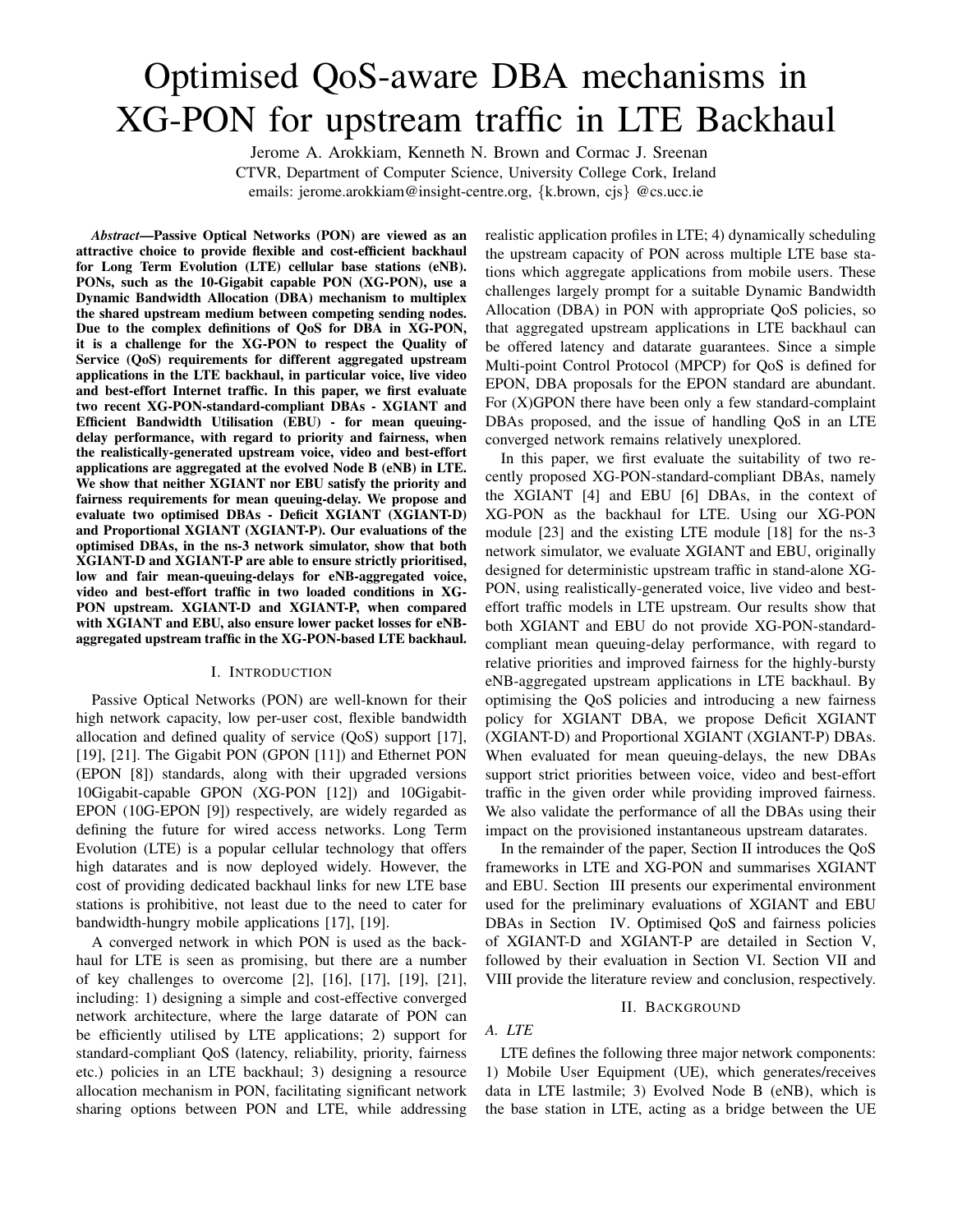and the core of the LTE network for the data and control plane interactions while controlling the bandwidth allocation of the wireless interface; 3) Evolved Packet Core (EPC), the core of the LTE network comprising the Mobility Management Entity (MME) to assist mobility of UE, the Serving Gateway (SGW) to route user data packets while acting as a mobility anchor for intra-LTE mobility, and the Packet Data Network Gateway (PDN GW) to provide connectivity for UE towards external data networks such as the Internet.

# *B. QoS in LTE*

For distinct QoS guarantees for flows between UE and PDN GW, LTE uses the virtual concept of *Evolved Packet System (EPS) bearer*. An EPS bearer can be classified as a Guaranteed Bit Rate (GBR) or Non-GBR, based on priority and as a *Default* (always Non-GBR), or *Dedicated* (GBR or Non-GBR) bearer based on functionality. Depending on the number of distinct QoS classes required, a UE can be provisioned with multiple GBR or Non-GBR bearers, in addition to the *Default* bearer. In LTE, a bearer is identified by a QoS Class Identifier (QCI). LTE Release 8 defines QCI values 1-9, in descending priority, to classify bearers.

#### *C. PON*

A simple PON consists of an Optical Line Terminal (OLT), Optical Network Unit (ONU) and a passive splitter/jointer: the OLT is located at the core of service provider and connected to a core router; the ONU, placed near the customer premises, is connected to the OLT using shared optical fibre and a passive splitter/jointer. In the downstream direction, the OLT broadcasts frames to ONUs using Time Division Duplexing; in the upstream, ONUs transmit frames to the OLT using a Time Division Multiple Access (TDMA). TDMA transmission from multiple ONUs, with possible collisions between the OLT and the passive jointer requires PON to use a polling-based bandwidth allocation mechanism in the upstream. Standardisation has resulted in two distinct tracks of PON, namely (10G-) EPON and (X) GPON, mainly due to the differences in the downstream/upstream physical datarates and QoS definitions.

#### *D. QoS in XG-PON*

In XG-PON, the upstream data transmission opportunity  $(grant\_size)$  for each logical connection between the ONU and the OLT, known as an AllocID, is provisioned using a polling method. That is, in the 125-us-periodic upstream frame (US-FRAME), each  $\text{AllocID}$  sends its upstream queue occupancy using the  $DBRu$  field. The OLT, upon receiving the  $DBRu$ , allocates *grant* size to the  $AllocIDs$ , as provisioned by a DBA, and conveys the messages to the ONUs using the broadcast downstream frame every 125 $\mu$ s. The next DBRu may piggyback the actual data transmission in case of a nonzero  $grant\_size$ . To provide QoS in the upstream, XG-PON defines several bandwidth types, Fixed, Assured, Non-Assured and Best Effort, in descending order of priority.

The QoS definitions in XG-PON, unlike in EPON, expect the DBA implementation to maintain a close bond with the

TABLE I ALLOCATION OF DATA RATE FOR T-CONT TYPES IN XGIANT

| $T_k$                                                                                | $GDR_{T_{k,i}}$  | $SDR_{T_{k,i}}$                  | Bandwidth Type       |  |
|--------------------------------------------------------------------------------------|------------------|----------------------------------|----------------------|--|
| T1                                                                                   | $MDR_{T_1}/N_1$  |                                  | Fixed                |  |
| T <sub>2</sub>                                                                       | $MDR_{T_2}/N_2$  |                                  | Assured              |  |
| T3                                                                                   | $GDR_{T_2}/N_3$  | $MDR_{T_2}-GDR_{T_3}$<br>$N_{2}$ | Assured, Non-Assured |  |
| T <sub>4</sub>                                                                       | 1 Word (4 Bytes) | $MDR_{T_4}/N_4$                  | <b>Best Effort</b>   |  |
| $T_{k,i}$ = an <i>AllocID</i> , i of T-CONT type k, $N_k$ = no. of AllocIDs in $T_k$ |                  |                                  |                      |  |

 $125\mu s$ -period data transmission in the upstream, challenging the implementation of a QoS-aware DBA in XG-PON. EBU and XGIANT are two recent standard-compliant QoS-based DBA mechanisms found in the literature for XG-PON. Both XGIANT and EBU are based on the GIANT DBA and follow the same basic  $grant\_size$  allocation policies for four Traffic Container (T-CONT) types (T1, T2, T3 and T4, in descending order of priority) in the XG-PON network. Both DBAs allocate  $grant\_size$  (=  $\frac{Data Rate}{US-FRAME size}$ ) to each  $AllocID$ ,  $T_{k,i}$  of T-CONT type k, based on Guaranteed Data Rate  $(GDR_{T_k})$ , and Maximum Data Rate  $(MDR_{T_k})$ . The two DBAs also employed the same methodology as in GIANT (fixed allocation for T1 and reservation based allocation for T2-T4) for bandwidth allocation to the T-CONT types,  $T_k$ , where  $k = 1$ , 2, 3 and 4. Since T1 traffic has a fixed allocation, the DBAs do not specify provision of  $MDR_{T1}$ ; therefore T1 traffic is not included in their evaluation. The other T-CONT types  $((k)$  $= 2$ , 3 and 4) are given upstream transmission opportunities in XG-PON, such that:

 $MDR_{T_2} = MDR_{T_3} = MDR_{T_4} = \frac{2}{9}$  $\frac{2}{3} * SI * C_{XG-PON}$  (1)

where  $C_{XG-PON}$  is the effective upstream capacity of XG-PON  $(= 2.25 \text{ Gbps})$  and  $SI$  is the frequency at which the DBAs allocated  $GDR_{T_{k,i}}$  and Surplus Data Rate  $(SDR_{T_{k,i}})$ to each  $T_{k,i}$ . Table I summarises the grant\_size allocation by XGIANT and EBU to the AllocIDs based on T-CONT types.

The difference in EBU and XGIANT was primarily in the SI values ( $SI_{min}$  for  $GDR_{T_{k,i}}$  and  $SI_{max}$  for  $SDR_{T_{k,i}}$ ) which determined the frequency at which each  $T_{k,i}$  was provisioned grant\_size. EBU used  $SI_{min} = 5$  and  $SI_{max} =$ 10, while XGIANT used  $SI_{min} = 1$  and  $SI_{max} = 2$ . Hence, during a non-congested upstream traffic condition, when the total upstream traffic of XG-PON was  $\leq C_{XG-PON}$ , T2 (and T1) received a single round of grant size allocation every 5 US-FRAMEs by EBU (or every US-FRAME by XGIANT); T3 received 3 rounds of  $grant\_size$  allocation every 10 US-FRAMEs by EBU (or every 2 US-FRAMEs by XGIANT); T4 received a single round of grant size allocation every 10 US-FRAMEs by EBU (or every 2 US-FRAMEs by XGIANT). Specifically, the 3 rounds of  $grant\_size$  allocation for T3 was a result of 2  $GDR_{T_{3,i}}$  -based grant\_size and a single  $SDR_{T_{3,i}}$ -based grant\_size. As the total upstream traffic load increases beyond  $C_{XG-PON}$ , the prioritisation of T-CONT types in XGIANT and EBU first dropped packets from the T4 AllocIDs, then from the T3 ones and finally from the T2 ones.

Since XGIANT provisioned  $grant\_size$  at a higher frequency than EBU for the T-CONTs, XGIANT, along with its tuned  $GDR_{T_3}$ : $MDR_{T_3}$  ratio, demonstrated better mean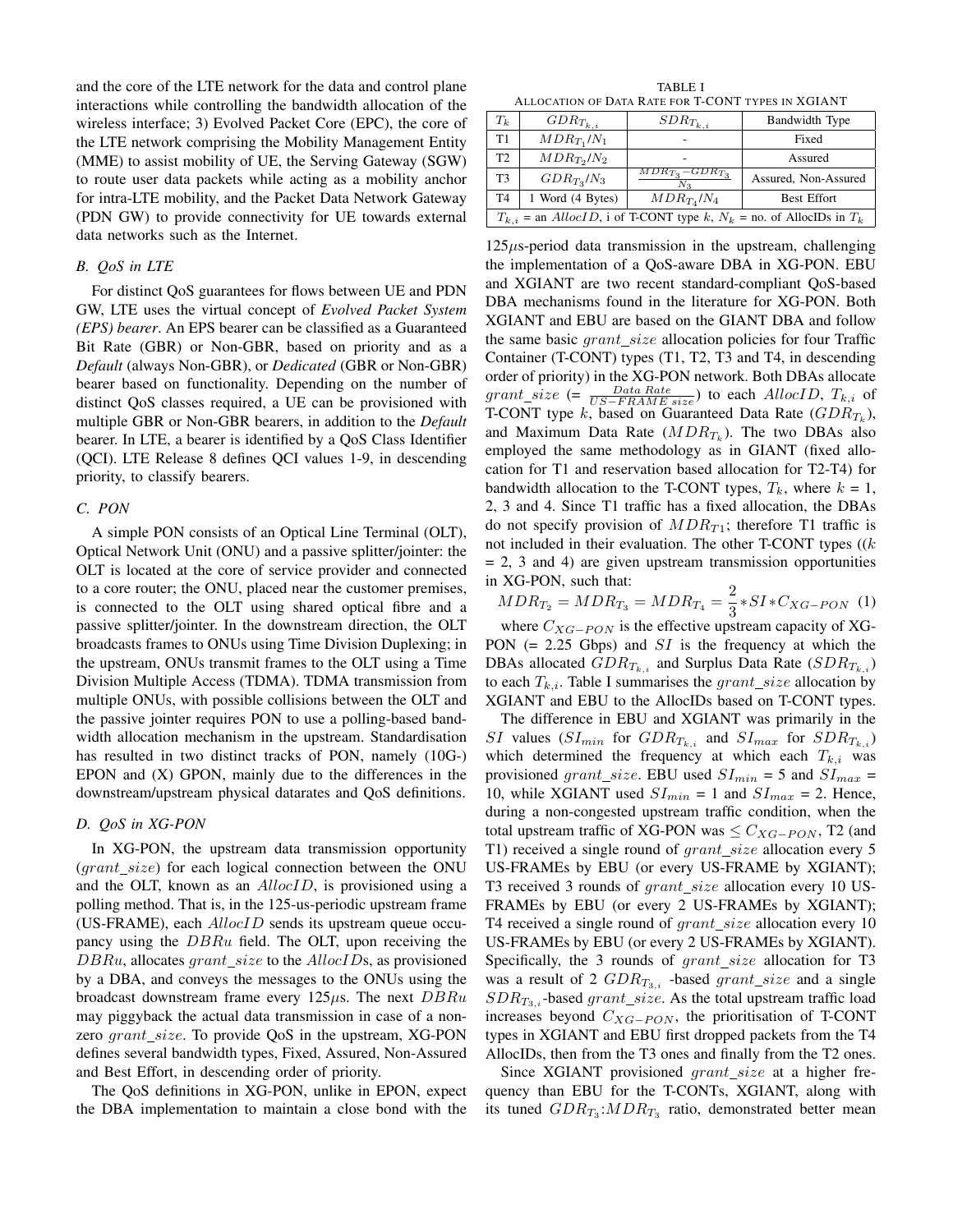

Fig. 1. Architecture of LTE network with XG-PON backhaul

TABLE II RELATIONSHIP OF APPLICATION TYPE, QCI, DSCP AND T-CONT TYPE

| <b>Application Type</b> | <b>LTE OCI</b> | <b>DSCP</b> | <b>T-CONT Type</b> |
|-------------------------|----------------|-------------|--------------------|
| LTE Signalling          |                | $CS7 - 56$  |                    |
| voice                   |                | EF - 46     | T?                 |
| video                   |                | $CS4 - 32$  | ፐን                 |
| best-effort             |                | $BE - 0$    | T4                 |

queuing-delay performance for T2-T4, for the upstream load ratio  $(L_r = \frac{T \text{ of all } U \text{ pattern } Traffic}{C \text{ YC} - \text{EON}})$  of 0.5 - 1.8 [4].

Since both XGIANT and EBU DBAs were designed for near-deterministic user traffic profiles depicting fixedbroadband lastmile and evaluated for discrete instances of  $L_r$ , their delay and datarate performance in the presence of eNBaggregated (LTE-based) lastmile traffic will be unpredictable. For a given average upstream load in LTE, an eNB-aggregated upstream traffic can portray a high degree of temporalvariation in instantaneous datarate, resulting in highly bursty upstream traffic injected into each ONU in the upstream. As a result, a highly varying instantaneous  $L<sub>r</sub>$  is seen in the XG-PON upstream, causing unpredictable *grant\_size* allocation behaviour in XGIANT and EBU for the individual eNBaggregated bursty lastmile traffic. We evaluate the performance of XGIANT and EBU in this scenario in the next two sections.

#### III. SIMULATION ENVIRONMENT

In order to evaluate the performance of the XGIANT and EBU DBAs in a converged network of XG-PON and LTE, we first implemented a standards-compliant integrated network architecture using the pre-existing XG-PON and LTE modules in the ns-3 simulator.

#### *A. Integrated network architecture*

Using the XG-PON and LTE modules in ns-3 and based on the suggestions in the literature [2], [5], [16], [19], we implemented the integrated network architecture of XG-PON and LTE as in Figure 1. The XG-PON is placed between the EPC and the eNB, so that PON is the only backhaul for LTE. We only model the data-plane interactions in the LTE backhaul, with MME, PDN GW and SGW combined into a single *Gateway*. The OLT and ONU are connected via an Ethernet link to the *Gateway* and the eNB, respectively.

# *B. Application Traffic Modelling*

In our experiments we rely on application-dependent upstream traffic generation from LTE sources as follows:

• Voice: Our voice (over IP) traffic is an ON-OFF model: the ON state generates 160 Bytes-long frames at a constant 64 kbps rate, representing common high-definition voice codecs (eg: G.722 [13]). ON and OFF durations are exponential with a mean of 0.35s and 0.65s respectively [24].

- Video: The Poisson Pareto Burst Process (PPBP [3], Hurst parameter,  $H = 0.9$  [22], rate = 300kbps, frame  $size = 795$  Bytes) model in ns-3 is used for our video traffic, representing peer-to-peer video conference [15].
- Best-Effort: Best-effort Internet traffic is defined with moderate burstiness, long-range dependence and selfsimilarity (PPBP application,  $H = 0.5$  [22], datarate = 2Mbps)

# *C. Mapping of QoS identifiers between LTE and XG-PON*

In ns-3, we implemented the following standard-compliant mapping policy for each ONU-eNB pair, as proposed in the literature (eg: [5]). When an eNB receives a packet from a UE along with the corresponding QCI for the packet, the eNB imprints a unique Differentiated Services Code Point (DSCP) value in the external Internet Protocol (IP) packet header, corresponding to the QCI; the packet is then transmitted towards ONU, using the Ethernet link. The ONU receives these packets and associates a T-CONT type for each DSCP value; packets are queued at one of the four FIFO queues corresponding to the T-CONT type  $T_k$  in the ONU, leading to DBA-controlled upstream transmission of the same packet in XG-PON. Using this static mapping policy, a DBA in XG-PON can provide different QoS treatments at the backhaul, to every distinct eNB-aggregated application in the upstream.

Table II shows the conversion between the QCI values and the T-CONT types as used in our network architecture. As the performance of the signalling traffic in an LTE network is predictable due to its dependency only on its  $MDR_{T_1}$  value set by a service provider's requirements, we exclude T1 traffic in our experiments.

# *D. Number of UEs in LTE*

We choose a ratio of 2:2:1 as used in [5], [24] for the number of UEs generating voice:video:best-effort traffic, while assuming that each UE would use only one application at any given time. Then, the total number of UEs attached to an eNB is selected uniformly at random in the range of 105 - 145 (mean  $= 125$ ), with a step of 5 in between, so that the besteffort users are exact integers. These numbers ensure that the 75th percentile of the total instantaneously aggregated datarate per eNB does not exceed the upstream capacity (∼70 Mbps) of the eNB in the LTE module for ns-3.

All UEs are placed randomly around the attached eNB, within a radius of 4km, while eNBs (each with a single cell) are placed in a straight line, with 6km of inter-eNB distance, to avoid interference between UEs of adjacent eNBs. All UEs remain fixed to their position throughout the simulation, as the objective in our experiments is to evaluate the transmission of per-eNB-aggregated traffic in LTE upstream. We use the Proportional Fair upstream scheduler in ns-3 to ensure best possible fairness in the LTE wireless interface for all UEs.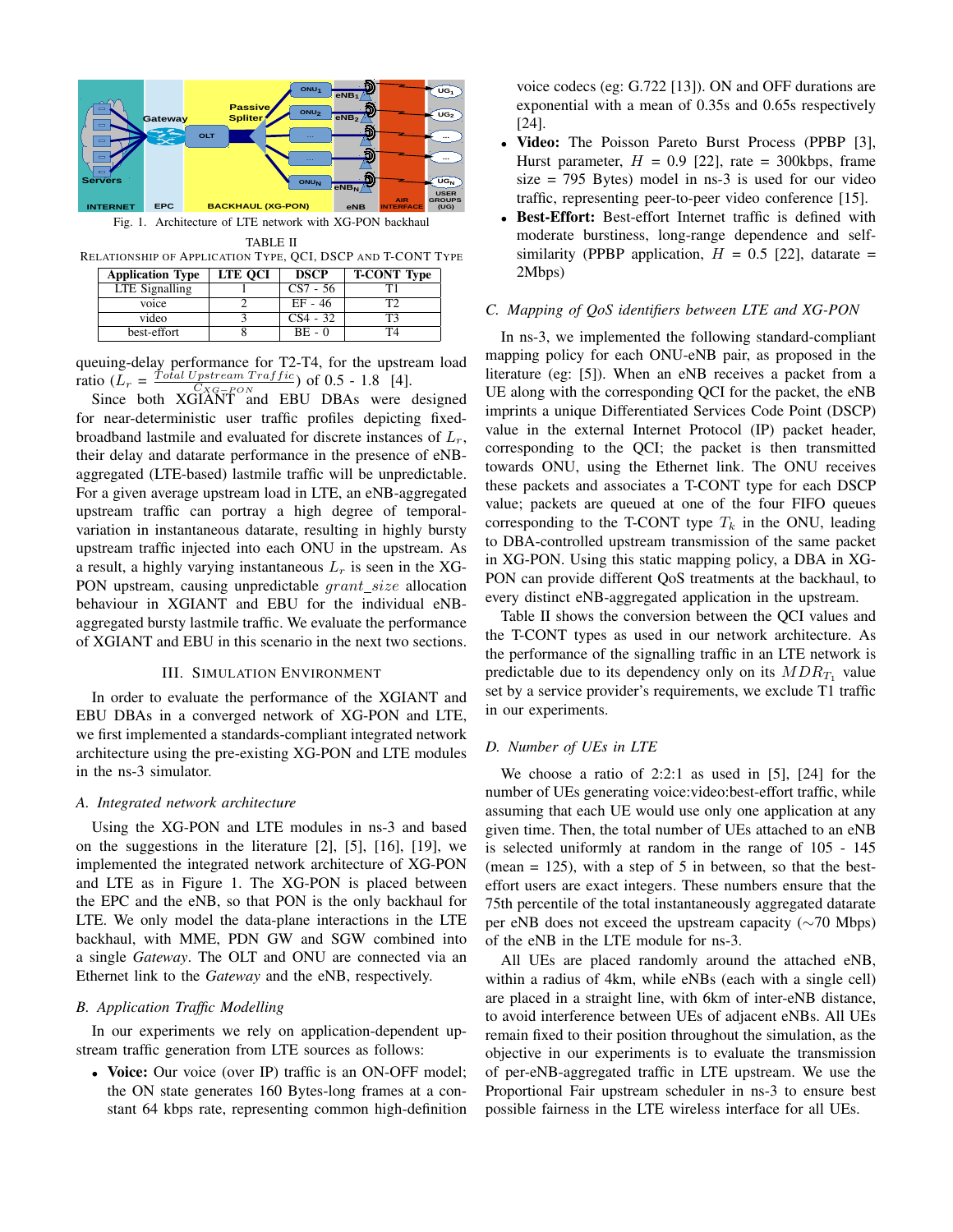

TABLE III

Fig. 2. Per-eNB instantaneous datarate for a random seed in 52-eNB scenario

#### *E. Simulation Scenarios*

XG-PON upstream is: Simi<br>`o re<br>luate ig.<br>E.<br>T<br>KG<br>KG cd<br>Carl To realise different upstream traffic loading in XG-PON we evaluated two scenarios in the LTE network, such that the

- under-loaded with 52 eNBs in LTE.
- fully-loaded with 80 eNBs in LTE.

by means of sum of mean datarate from the three applications in all the eNBs (Table III). However, the aggregation of realistically-generated (bursty) applications results in a range of total instantaneous (per-millisecond) datarate, in both scenarios, indicating that the XG-PON backhaul is experiencing a range of  $L_r$  due to the range of total instantaneous datarates per eNB. Figure 2 shows this behaviour for a random seed in the 52-eNB scenario; the mean, minimum and maximum values in the y-axis indicate the mean, 25th and 75th percentile of the total (aggregated for all the UEs of all 3 applications) instantaneous mean datarate per eNB, respectively; the x-axis represents the Cumulative Density Function (CDF) with regard to the number of eNBs in LTE. A similar behaviour was observed for the 80-eNB scenario as well.

In both the scenarios, each eNB is connected to a single ONU. Every eNB-ONU pair shares 3 individual connections between them, with one for each application/T-CONT type.

#### IV. EVALUATION OF XGIANT AND EBU DBAS

Here we evaluate the mean queuing-delay performance of XGIANT and EBU for the 52-eNB and 80-eNB scenarios using the simulation environment in Section III. Mean queuingdelay of a given  $\mathcal{A}llocID$  is the average queuing-delay of all the packets arrived at and transmitted from the T-CONT queue in the ONU. The two-way delay in XG-PON backhaul for an  $\text{AllocID}$  is equal to its mean queueing-delay + 2 \* propagation delay. Based on the relative mean queuingdelay performance of the *AllocIDs* in each T-CONT type, the following additional metrics are evaluated:

• Strict Priority: In the XG-PON standard, a DBA is expected to provide lowest mean-delay value for highest priority T-CONT. Hence, in our experiments a mean queuing-delay of the packets of all the *AllocID* in T2  $(voice) < T3$  (video)  $< T4$  (best-effort) represents strict priority by the DBA

• Fairness: When all the *AllocIDs* of a T-CONT type experience the same mean queuing-delay for a given FIFO queue size, the DBA is considered to be fair for the T-CONT type in XG-PON.

Each of our 20-second-simulated experiment was repeated 10 times, each with a different seed, in order to achieve mutually-exclusive variation in packet generation in applications and the random placement of UEs around the eNBs. Every ONU was configured with three 5KB FIFO queues in the upstream to accumulate T2, T3 and T4 traffic. Propagation delay between the OLT and any ONU was set at 0.4ms representing a distance of 60km.

Figure 3- 6 indicate the mean queuing-delay performance of XGIANT and EBU DBAs for the two scenarios. All plots indicate the average of the mean queuing-delays from 10 runs of each experiment while the error bars indicate the range of mean queuing-delays observed for the 3 T-CONT types.

In both scenarios we see that both XGIANT and EBU fail to provide strict priority among (all the AllocIDs of) the three T-CONT types. For example, for the 52-eNB scenario XGIANT fails to provide lowest mean queuing-delay for some of the T2 AllocIDs compared to the T3 AllocIDs (Figure 3, at  $x = 0.7$ ) - 1.0) in the 52-eNB scenario and EBU fails to provide lowest mean queuing-delay for most of the T2 AllocIDs compared to T3  $AllocIDs$  (Figure 5, at x = 0.0 - 0.5). These failures are mainly due to the use of service timers and the provisioning of  $MDR_{T2} + MDR_{T3}$  higher than  $C_{XG-PON}$  in XG-PON.

We also observe that all the AllocIDs of all 3 T-CONT types experience highly unfair mean queuing-delay in XGIANT for the 52-eNB scenario. This is due to XGIANT not having a fairness policy. For the 80-eNB scenario, the impact of unfairness by XGIANT is minimal because each AllocID is receiving a smaller *grant\_size* in the scenario compared to the 52-eNB one. EBU, though able to maintain fairness among the  $A$ lloc $IDs$  of T2 and T3 individually by employing an inter-ONU fairness policy, fails to provide fairness in mean queuingdelay for the T4 AllocIDs. This is due to the inter-ONU fairness failing to maintain fairness between the AllocIDs of T4, whose traffic experiences congestion in both the 52-eNB and 80-eNB scenarios due to the highly-varying instantaneous  $L_r$  of best-effort traffic in LTE upstream.

These observations indicate that the QoS policies governing the  $grant\_size$  allocation in both XGIANT and EBU DBAs are unable to provide strict priority and fairness in mean queuing-delays for the eNB-aggregated bursty voice, video and best-effort traffic with highly-varying instantaneous  $L_r$ . This behaviour disqualifies both XGIANT and EBU from being XG-PON-standard-compliant in LTE backhaul.

# V. OPTIMISING XG-PON DBAS FOR LTE BACKHAUL

In this section, we discuss the design and implementation of two XG-PON-standard-compliant DBAs, designed to provide the required prioritisation and fairness among three aggregated application types in LTE backhaul. XGIANT and not EBU is chosen as the base DBA for optimisation due to the relative superiority of XGIANT in the mean-queuing delay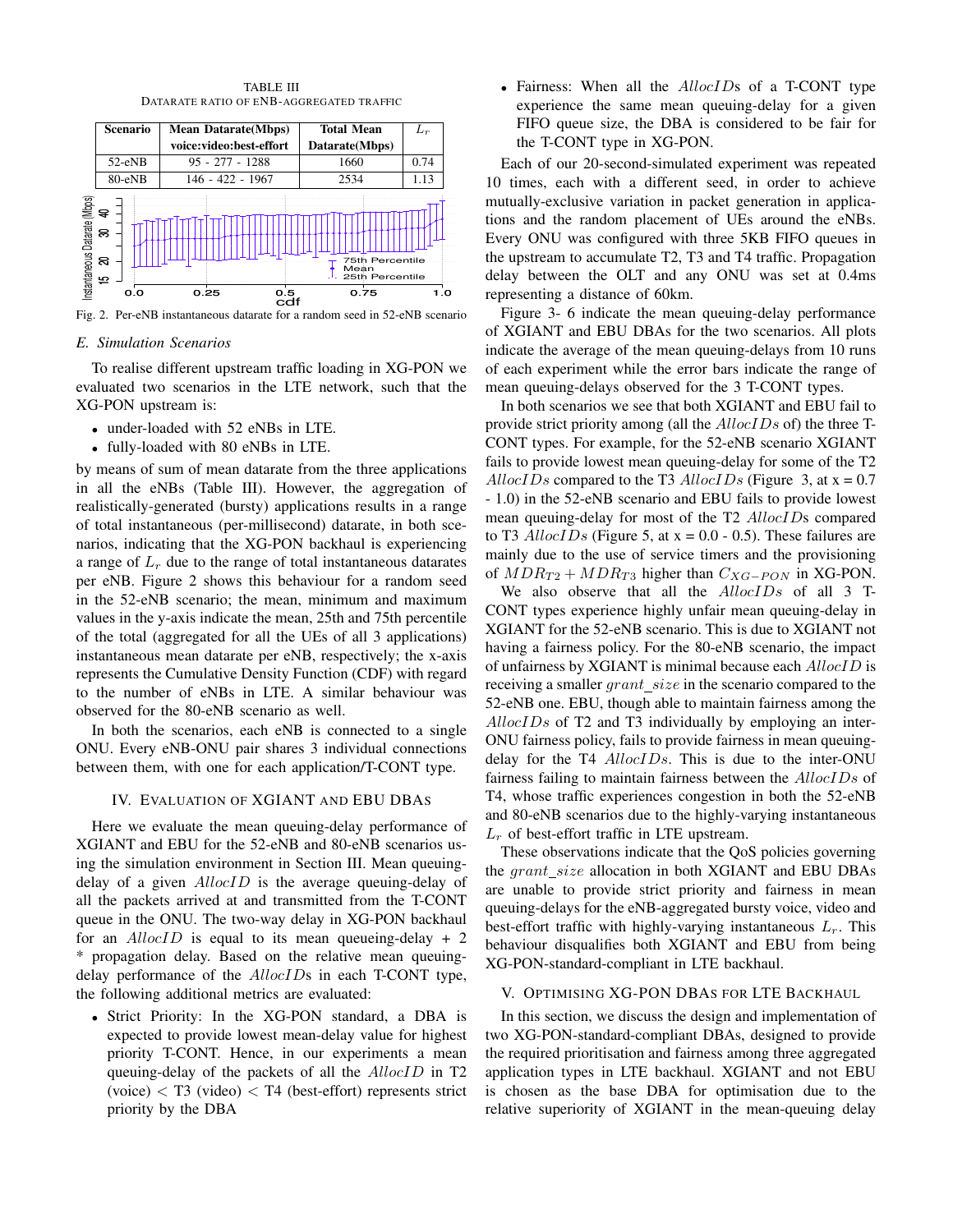



performance in XG-PON [4]; two optimised variations are produced to evaluate the impact of the associated policies on the evaluation metrics.

## *A. Relative priority and burstiness smoothing of T2 and T3*

Observations in section IV show that the failure of XGIANT and EBU to provide strict priority was mainly due to the T3 AllocIDs receiving lower mean queuing-delays than the T2 AllocIDs. Our exhaustive experiments, tuning several parameters of the XGIANT DBA, indicated that different ratios of maximum datarate values between T2 and T3  $(MDR_{T2}$  and  $MDR_{T3}$ ) provided us with different relative mean-queuing-delay values between the *AllocIDs* of T2 and T3. The setting of 0.7:0.4 times  $C_{XG-PON}$  for the ratio of  $MDR_{T2}$ :  $MDRT3$  ensured lowest mean queuing-delays for all the T2  $AllocIDs$  for a range of upstream  $L<sub>r</sub>$  in XG-PON.

We then removed the use of service timers in XGIANT and implemented a strictly alternating  $grant\_size$  allocation in every US-FRAME for T3 AllocIDs, by using the guaranteed and maximum datarate values for T3 in XGIANT for T3. This results in the following alternating datarate  $(BW_{q1}$  or  $BW_{q2})$ for each T3 AllocID every other US-FRAME:

$$
BW_{g1} = MDR_{T2} + \lambda_{T_3} * MDR_{T3} \leq C_{XG-PON} \quad (2)
$$

$$
BW_{g2} = MDR_{T2} + (1 - \lambda_{T_3}) * MDR_{T3} \leq C_{XG-PON}
$$
 (3)

where  $\lambda_{T_2} = GDR_{T_3}: MDR_{T_3} = 0.4$ . Thus, the aggregated voice traffic's burstiness is smoothed by the over-provisioned  $MDR_{T2}$  and the aggregated video traffic's burstiness is smoothed by the alternate  $(BW_{q1}/N_k$  or  $BW_{q2}/N_k)$  provision

of  $grant\_size$  to T3, while maintaining lower mean queuingdelay for all the T2 AllocIDs.

# *B. Optimising T4 grant\_size allocation*

Even though  $MDR_{T2}$  and  $MDR_{T3}$  over-provisions the upstream capacity, the sum of the aggregated mean datarate of voice and video applications occupy a smaller portion of  $C_{XG-PON}$  (Table III) compared to that of best-effort, which has significant burstiness in datarate, even after aggregation. A closer look at the aggregated values of voice, video and best-effort traffic arrival at the ONU and the dual  $grant\_size$ provision for T3 (Equation 2, 3) reveal that the total unused bandwidth in XG-PON upstream after provisioning for T2 and T3 (tot unused BW) gives two discrete sets of values. Taking advantage of this adaptive nature of  $tot\_unused\_BW$ , we propose the following DBA policies for best-effort, resulting in two optimised DBAs for XG-PON:

1. Deficit policy in XGIANT-D (Algorithm 1): Here we introduce a dynamic threshold  $(threshold<sub>i</sub>)$  to vary the bandwidth allocated to each best-effort  $\text{AllocID}$  ( $T_{4,i}$ ). When  $BW_{q1}$  is allocated, the threshold<sub>i</sub> merely relies on the  $tot\_unused\_BW$  and total number of unserved T4  $AllocIDs$ (no\_of\_T4\_unserved), resulting in a deficit  $(deficit(T_{4,i}))$ bandwidth for the  $T_{4,i}$  due to the burstiness of best-effort traffic per-eNB. As in a deficit round robin scheduler, the  $deficit(T_{4,i})$  is used in the subsequent  $BW_{a2}$ -allocated US-FRAME, to dynamically adjust the  $threshold_i$ , so that besteffort *AllocIDs* with highly bursty traffic receive more bandwidth than the non-bursty ones (line 8, 10 in Algorithm 1).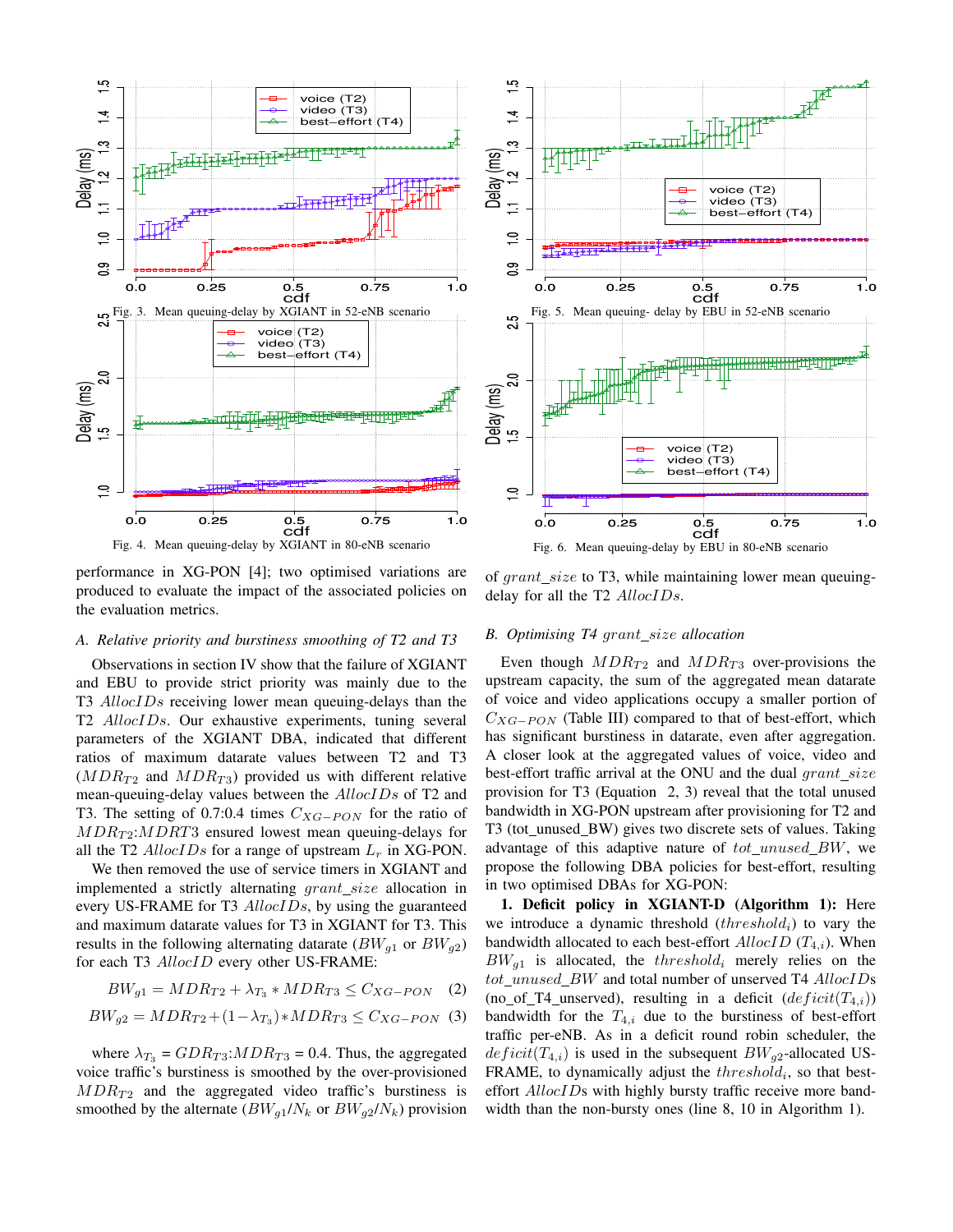# Algorithm 1 : Calculate  $grant\_size$  ( $T_{4,i}$ ) in XGIANT-D

1: tot unused  $BW = US-FRAME$  SIZE - tot grant size 2: if  $(BW_{q1}$  allocated US-FRAME) then 3:  $threshold_i = \frac{tot\_unused\_BW}{no\_of\_T4\_unserved}$ 4: deficit  $(T_{4,i}) = \max\{0, (\text{DBRu}(T_{4,i}) - threshold_i)\}\$ 5: tot\_deficit\_T4 += deficit  $(T_{4,i})$ 6: else  $\triangleright$   $(BW_{q2}$  allocated US-FRAME) 7: **if** (deficit  $(T_{4,i}) > 0$ ) then 8:  $threshold_i = \frac{tot\_unused\_BW + tot\_deficit\_T4}{no\_of\_T4\_unserved}$  $\overline{no\_of\_T4\_unserved}$ 9: else 10:  $threshold_i = \max\{0, \frac{tot\_unused\_BW - tot\_deficit\_T4}{no\_of\_T4\_unserved}\}$ 11: end if 12: end if 13:  $no_of_T4_unserved = no_of_T4_unserved - 1$ 14: grant\_size( $T_{4,i}$ ) = min {DBRu ( $T_{4,i}$ ), threshold<sub>i</sub>}

|    | Algorithm 2 : Calculate $grant\_size(T_{4,i})$ in XGIANT-P                          |
|----|-------------------------------------------------------------------------------------|
|    | 1: if ( $T_{4,i}$ = first_T4_served_in_this_US-FRAME) then                          |
| 2: | $tot$ _unused_BW = US-FRAME_SIZE - tot_grant_size                                   |
|    | BF= max{ 1, $\sqrt{tot\_T4\_DBRu/tot\_unused\_BW}$ }<br>3:                          |
|    | $4:$ end if                                                                         |
|    | 5: burst_request $(T_{4,i}) = \frac{BF*tot\_T4\_Reg*BBu(T_{4,i})}{tot\_unused\_BW}$ |
|    | 6: grant_size $(T_{4,i})$ = min{DBRu $(T_{4,i})$ , burst_request $(T_{4,i})$ }      |

2. Proportional policy in XGIANT-P (Algorithm 2): Although the deficit policy is adaptive in using  $threshold_i$  for allocating grant\_size, the advantage of using the  $threshold_i$ impacts the AllocIDs served at the end of  $BW_{q2}$ allocated US-FRAME than at the beginning due to reducing no of T4 unserved. Hence, in XGIANT-P, we introduce the dynamic Burst Factor  $(BF)$  to indicate the burstiness of all the best-effort AllocIDs. BF ensures that the bandwidth allocation to each  $T_{4,i}$  is impacted by a weighted DBRu  $(T_{4,i})$ (line 5 in Algorithm 2), as in a weighted round robin scheduler.

#### *C. Fairness in XGIANT-D and XGIANT-P*

Due to the unpredictable bursty nature of aggregated voice, video and best-effort applications and the round-robin  $grant\_size$  allocation within each T-CONT type, unfair allocation of *grant* size to AllocIDs of similar T-CONT types is inevitable. Considering the independent nature of each traffic profile, we propose an intra-T-CONT-type fairness policy in XGIANT-D and XGIANT-P, as opposed to the inter-ONUfairness in EBU, to provide fair  $grant\_size$  allocation to all AllocIDs of T2, T3 and T4, individually. In intra-T-CONTtype fairness, the first served AllocID of each T-CONT type in the entire XG-PON network is altered in a round-robin manner, independent of the rest of the  $T_k$ . For example, when in a given US-FRAME, the 1st AllocID of T1, 8th of T2, 3rd of T3 and 15th of T4 are served first, in the subsequent US-FRAME, 2nd T-CONT of T1, 9th of T2, 4th of T3 and 16th of T4 are served first.

# VI. RESULTS AND DISCUSSION

Here we present the performances of XGIANT-D and XGIANT-P for mean queuing-delay and mean instantaneous datarate in XG-PON.

# *A. Queuing-Delay in the LTE backhaul*

The mean queuing-delay and the associated metrics (priority and fairness) evaluated here are the same as in section IV, with figures Figures 7- 10 showing the mean queuing-delay performances of XGIANT-D and XGIANT-P for the 52-eNB and 80-eNB scenarios. Here also we repeated each of our 20 second simulated experiment for 10 different seeds, equal to the ones in section IV. Each value in the y-axis indicates the average of mean queuing-delays observed for the 3 T-CONT types, while the error bars indicate the range of the mean queuing-delays over all 10 runs; the x-axis represent the CDF with regard to the number of eNBs in each scenario.

All four figures show that both XGIANT-D and -P respect the priority between all the AllocIDs of all the T-CONT types, due to the relative over-provision of  $MDR_{T2}$  against  $MDR_{T3}$  and the dual stage grant\_size allocation for T3  $(BW_{q1}$  or  $BW_{q2}$ ). Between the two DBAs, XGIANT-D DBA provides lowest mean queuing-delay for voice (T2), while compromising on the mean queuing-delay for best-effort (T4) traffic. XGIANT-P provides lower mean queuing-delays for best-effort (T4), in both the scenarios, while maintaining (joint-)lowest delay for voice  $(T2)$  and video  $(T3)$   $AllocIDs$ . This is because in XGIANT-D can never over-provision per-US-FRAME bandwidth due to  $tot\_unused\_BW$  calculated every US-FRAME. As a result while the T4 AllocIDs receive smaller grant size in XGIANT-D than in XGIANT-P resulting in T4 AllocIDs receiving higher-than-XGIANT-P mean queuing-delays while T2 *AllocIDs* receiving lowerthan-XGIANT-P mean queuing-delays; since XGIANT-P uses the BF, resulting in possible over-provision and therefore larger grant\_size when  $L_r > 1.0$ , we see that in both the 52 and 80-eNB scenarios XGIANT-P provides lower mean queuing-delay for best-effort (T4) compared to XGIANT-D, when total instantaneous datarate is more than  $C_{XG-PON}$ .

Compared to XGIANT-D, XGIANT-P provide better fairness in mean queuing-delay between all the AllocIDs in each T-CONT type individually, due to its controlled overprovision of  $grant\_size$  to the T4  $AllocIDs$ . XGIANT-P also provides consistent mean-queuing delays for all the T2  $A$ llocIDs and T4  $A$ llocIDs across all the seeds, thereby indicating its robustness against mean queuing-delay variation (or jitter) across per-eNB load variation in the 10 seeds.

Comparisons of these mean queuing-delay values against those of XGIANT and EBU also show that both XGIANT-D and XGIANT-P perform better in terms of strict priority and fairness for per-eNB aggregated traffic due to optimised  $MDR_{T2}$ :  $MDR_{T3}$  ratio, deficit/proportional policies for T4 and intra-T-CONT-type fairness used in our optimised DBAs.

Overall, our optimised DBAs ensure a maximum mean queuing-delay of ∼1ms for voice and video and a higher but < 1.5ms for best-effort, when T-CONT queue values are equal to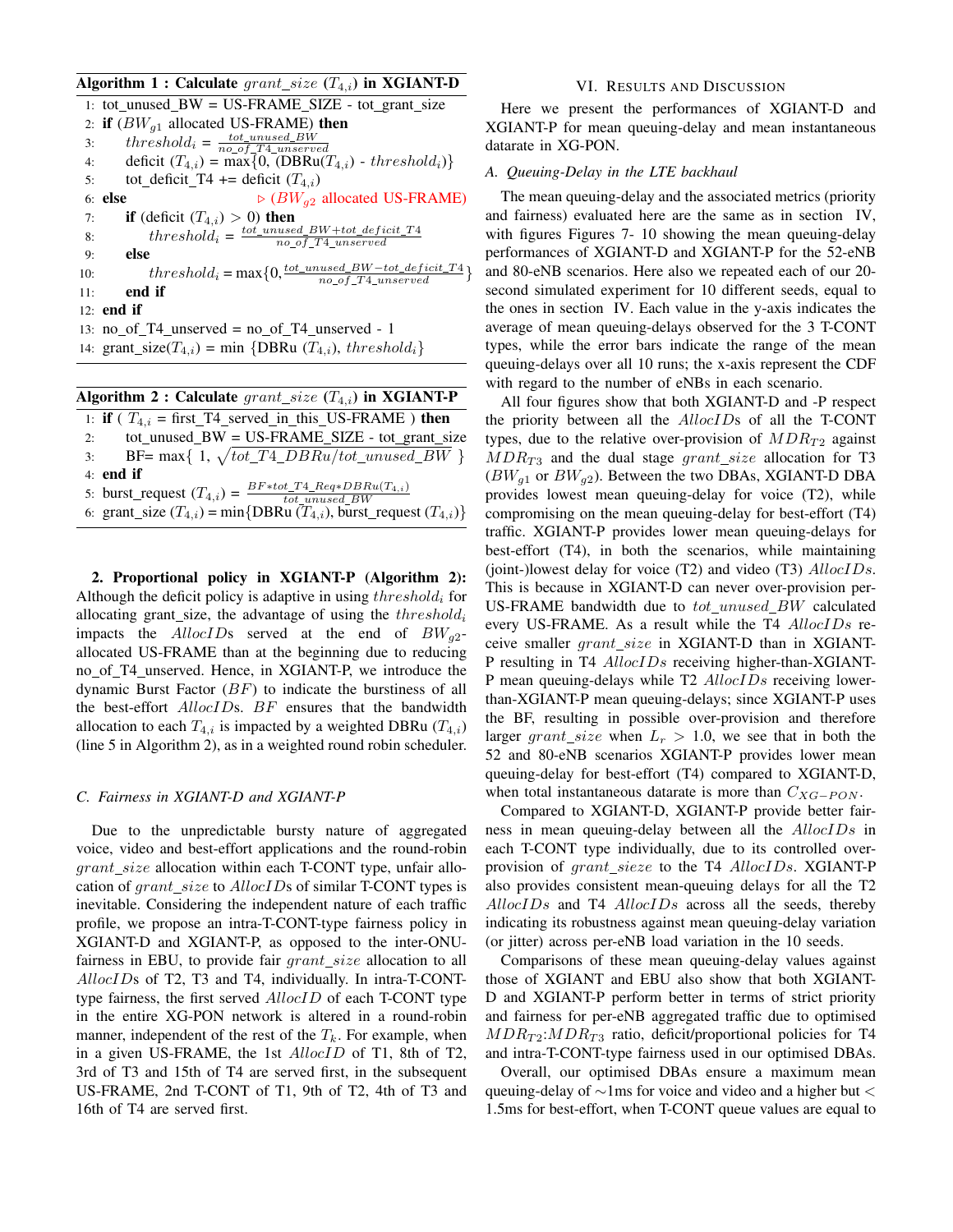



half the Bandwidth Delay Product (=5KB). These values prove the ability of our optimised DBAs to satisfy the literaturerecommended two-way delays in LTE backhaul (10ms in [17], 5ms in [10] and 10ms in [20]) while ensuring strict priorities between and fairness for all 3 aggregated applications.

# *B. Loss of datarate in the backhaul*

To validate the mean queuing-delay performance of our optimised DBAs in terms of datarate, we plot the differences in mean instantaneous (per-millisecond measured) datarate for aggregated applications in 52-eNB (Figure 11) and 80-eNB scenarios (Figure 12). ∆Datarate in indicates the differences in instantaneous mean datarate between traffic transmitted across XG-PON and that aggregated at eNB. A zero value indicates that the DBA provisions the exact eNB-aggregated mean instantaneous datarate across XG-PON; a negative value indicates packet loss and positive value shows expedited datarate in XG-PON due to the extended holding of packets in  $T_k$  buffers. Each CDF line represents all the values from all 10 runs, as each value in ∆Datarate is a possible value associated with each DBA.

Figures 11 and 12 show that while all DBAs ensure lossless bandwidth provision for voice, video traffic shows a mix of expedited and lost datarate and best-effort suffers the highest loss of datarate from all DBAs. Expedited video traffic by all DBAs is due to dual-stage  $grant\_size$  allocation: XGIANT shows heavy expediting of video traffic due to having a very high value for  $MDR_{T3}$  (=0.67\* $C_{XG-PON}$ ) while EBU shows heavy loss in video datarate due to its extended holding

of T3 traffic in the small 5KB T-CONT queue for 5 US-FRAMEs, resulting in more packet drops between subsequent  $grant\_size$  allocation. Between the two optimised DBAs, XGIANT-D shows no loss of video traffic in both scenarios while XGIANT-P shows certain degree of voice traffic loss across XG-PON due to the absence of or use of T4 overprovision in the DBAs, respectively.

For best-effort, EBU shows highest datarate drop (packet loss) in both the scenarios, again because of EBU provisioning grant\_size every 10th US-FRAME; XGIANT-D and XGIANT-P are able to outperform XGIANT with lowest loss in the 80-eNB scenario, though moderately lossy in the 52 eNB scenario, due to employing adaptive QoS policies for T4  $grant\_size$  allocation.

Overall, XGIANT-D and XGIANT-P also ensure fairer mean datarate loss (more horizontal line in CDF plot) for the entire LTE network, validating their fair treatment of per-eNBaggregated bursty LTE traffic in terms of packet loss.

# VII. RELATED WORK

There are several proposals in the literature for the integration of EPON and LTE. For example, Astudillo et. al. [5] proposed a standard-compliant QoS provisioning scheme for an integrated EPON and LTE network architecture, along with a QoS mapping scheme; their Z-Based QoS Scheduler (ZBQoS) and Hybrid ZBQoS for LTE used feedback from a basic EPON DBA to dynamically throttle Non-GBR traffic bandwidth allocation in LTE. Lim, et. al. [14] proposed a multi-queue based QoS mapping scheme and DBA mechanisms for the EPON based backhaul for mobile traffic.